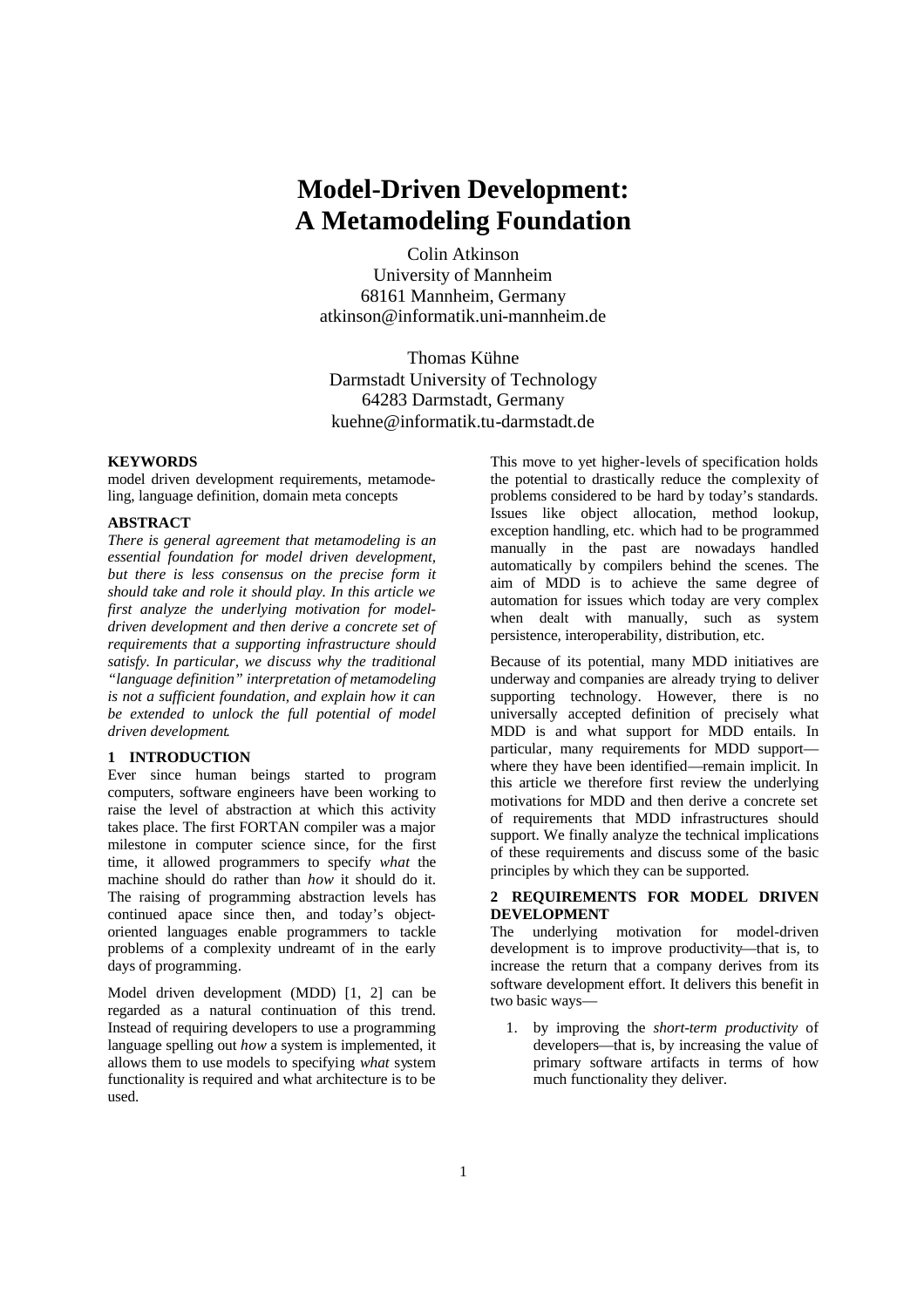2. by improving the *long-term productivity* of developers—that is, by reducing the rate at which primary software artifacts become obsolete.

The level of *short-term productivity* depends on how much functionality can be derived from a primary software artifact. The more executable functionality that can be generated, the higher the productivity. To date, most tool support for MDD is centered around this form of productivity, i.e., most tool vendors have focused their efforts on automating the production of code from visual models. However, this only tackles one of the two main aspects of MDD.

The level of *long-term productivity* depends on the longevity of a primary software artifact. The longer an artifact remains of value, the greater the return derived from the effort that went into the creation of that artifact. Thus, a second and strategically even more important aspect of MDD is reducing the sensitivity of primary artifacts to change. Four main fundamental forms of change (I)-(IV) are of particular importance:

#### I) **Personnel**

As long as certain vital development knowledge is stored only in the minds of developers, such information will be lost in the all too frequent event of personnel fluctuations. To ensure that software artifacts outlive the tenure of their creator it is, therefore, essential that they be made accessible and useful to as wide a range of people as possible. In addition to being presented in as concise a way as possible, they should also take a form which maximizes the ease with which they can be understood by all interested stakeholders (including customers). The implication for the technical level is that primary software artifacts can be expressed using a *concise and tailorable presentation*.

## II) **Requirements**

Changing requirements have always been a big problem in software engineering, but never more so than today. Not only must new features and capabilities be supplied at an ever increasing rate, but the impact of these changes on existing parts of the system must be low in terms of both maintenance efforts *and* in terms of disrupting online-systems. Today's enterprise applications cannot simply be taken offline for extended periods of time in order to be extended. Instead, changes must be realized while a system is running. At a technical level, this implies the need to support the *dynamic addition of new types at runtime.*

#### III) **Development Platforms**

Development platforms are also in a state of constant evolution. Yet, primary software artifacts are dependent on the particular tool that created them, i.e., their lifetime is limited by the corresponding tool lifetime. This strongly suggests that artifacts should be decoupled from their development tools. Consequently, another technical requirement is that tools should store artifacts in formats that can be used by other tools, in other words, they should support *highlevels of interoperability*.

# IV) **Deployment Platforms**

Yet another growing problem for software organizations is keeping up with the rate of platform evolution. No sooner have developers mastered one new platform technology then another one comes along to take its place<sup>1</sup>. To increase the lifetime of primary software artifacts it is therefore necessary to shield them from changes at the platform level. Technically this means that it is necessary to automate (to the greatest extent possible) the process of obtaining platform specific software artifacts from platform independent ones through the application of *user definable mappings*.

All these different forms of change can occur concurrently, so the techniques used to accommodate them must be at least compatible with one another, and at best complement each other synergistically. However, before one proceeds to pick and enhance existing techniques for this purpose, it is useful to summarize which technical requirements they should support.

The need for *concise* models (I) can be addressed by providing a visual modeling language (see bullets (1)- (3) below). Requiring models to be *tailorable* (I) and to enable the *addition of new types at runtime* (II) implies that the modeling language needs to be dynamically extensible (see (4) below). Finally, *interoperability* between tools (III) and *user definable mappings* from models to other models or code (IV) must be supported (see  $(5)$  &  $(6)$  below).

In summary, a model driven development supporting infrastructure must define:

- 1. the concepts that are available for the creation of models and the rules governing their use.
- 2. the notation to be used in the depiction of models.

 $\overline{\phantom{a}}$ 

<sup>1</sup> This is the form of change which is usually associated with the MDD/MDA approach.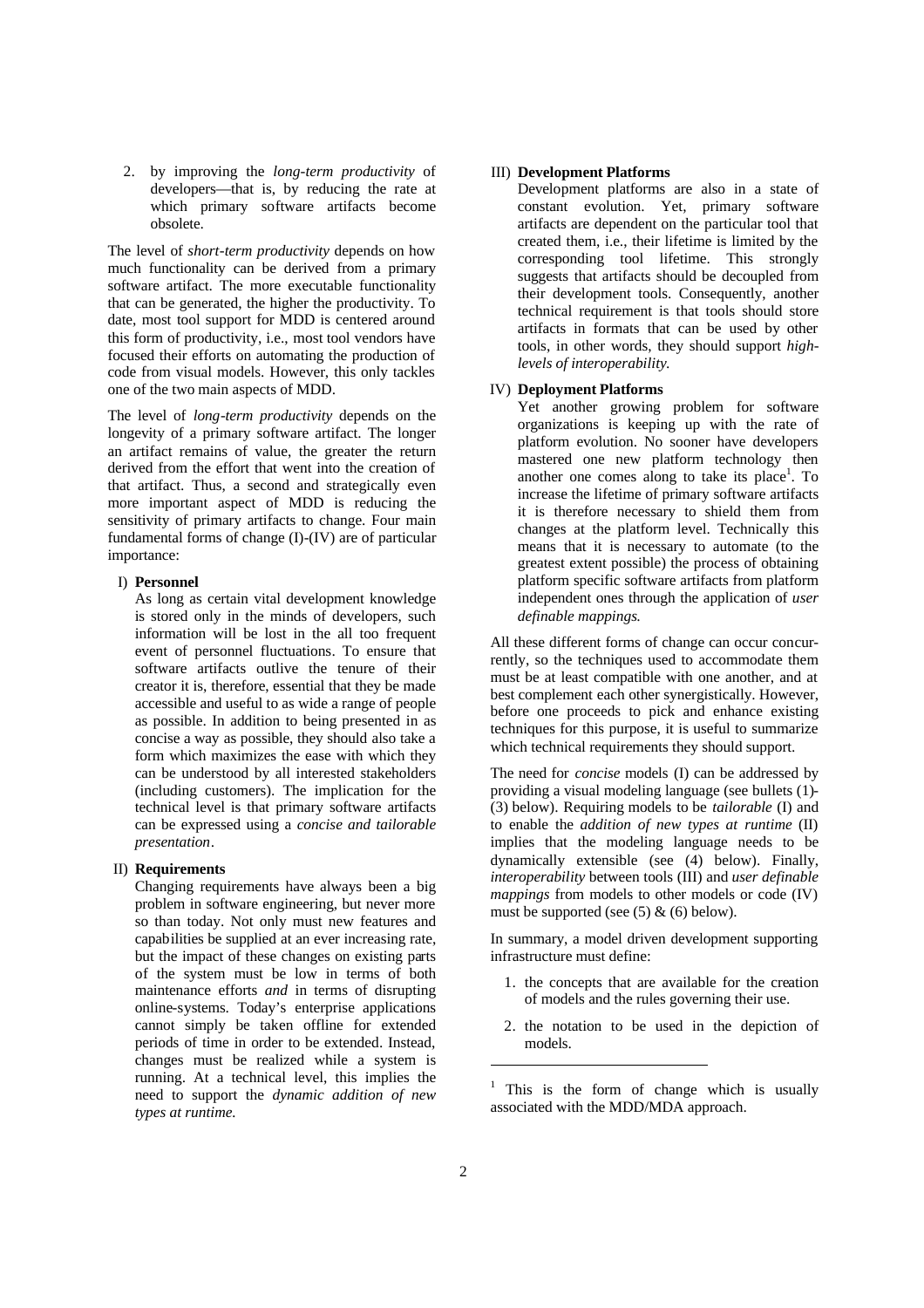- 3. how the elements of a model relate to (i.e., represent) real world elements, including software artifacts.
- 4. concepts to facilitate dynamic user extensions to (1) and (2), and models created from them.
- 5. concepts to facilitate the interchange of (1) and (2), and models created from them.
- 6. concepts to facilitate user defined mappings from models to other artifacts (including code).

Having clarified what capabilities we would like an MDD infrastructure to provide, we can turn our attention to how these requirements can be satisfied. In particular, we identify what approaches need to be integrated and what basic form they should take.

### **3 TOWARDS AN MDD INFRASTRUCTURE**

As established above it is clear that visual modeling is one of the technological foundations for a technological MMD support, addressing requirements (1)-(3). It has a long record of success in engineering disciplines, including software engineering, since it makes effective use of human visual perception.

The technology which has the best track record at supporting the flexible choice of modeling concepts (1) and extendable languages (4) (in its static form) is object-orientation. Object-oriented languages enable language users to extend the set of available types. Thus, object-orientation is generally accepted as one of the other key foundations of model driven development.

Finally, the approach which has been the most effective at addressing the issues defined by requirements  $(5)-(6)$  is the use of metalevel descriptions. Beyond that, metalevel descriptions are also vital for supporting both static and dynamic aspects of requirement (4). Only with a metalevel above user types can models be fully customized to a certain domain or class of stakeholders, and only with a metalevel above classes is it possible to add new types dynamically at runtime<sup>2</sup>. Thus, all four forms of change essentially call for a descriptive metalevel which can be systematically accessed and manipulated by humans and tools.

The challenge that we face in creating an infrastructure for model driven development is therefore to optimally integrate visual modeling, object-orientation, and metalevel description. In the following we first analyze the existing approach for doing this and then suggest some enhancements that

 $\overline{a}$ 

better address the complete list of technical requirements (1)-(6).

## **3.1 Traditional MDD Infrastructure**

Figure 1 illustrates the traditional four layer infrastructure that underpins the first generation of MDD technologies–namely the UML [3] and the MOF [4].



#### **Figure 1 Traditional OMG Modeling Infrastructure**

This infrastructure consists of a hierarchy of model levels, each (except the top) being characterized as "an instance" of the level above. The bottom level, also referred to as  $M_0$  is said to hold the "user data". i.e., the actual data objects the software is designed to manipulate. The next level,  $M_1$  is said to hold a "model" of the  $M_0$  user data. This is the level at which user models reside. Level  $M_2$  is said to hold a "model" of the information at M<sub>1</sub>. Since it is a model of a (user) model, it is often referred to as a metamodel. Finally, level  $M_3$  is said to hold a model of the information at  $M_2$ , and hence is often characterized as the meta-metamodel. For historical reasons it is also referred to as the MOF (Meta Object Facility).

This venerable four layer architecture has the advantage of easily accommodating new modeling standards (e.g., the CWM) as instances of MOF at the M2 level. MOF aware tools can thus support the manipulation of new modeling standards and enable information interchange across MOF compatible modeling standards.

Although it has been a successful foundation for the first generation of MDD technologies, this traditional infrastructure does not scale up well to handle all technical requirements  $(1)-(6)$ . In particular, four key problems can be identified.

a) There is no explanation of how entities within the infrastructure relate to the real world. Are the real

 $2$  Not counting techniques that emulate this effect.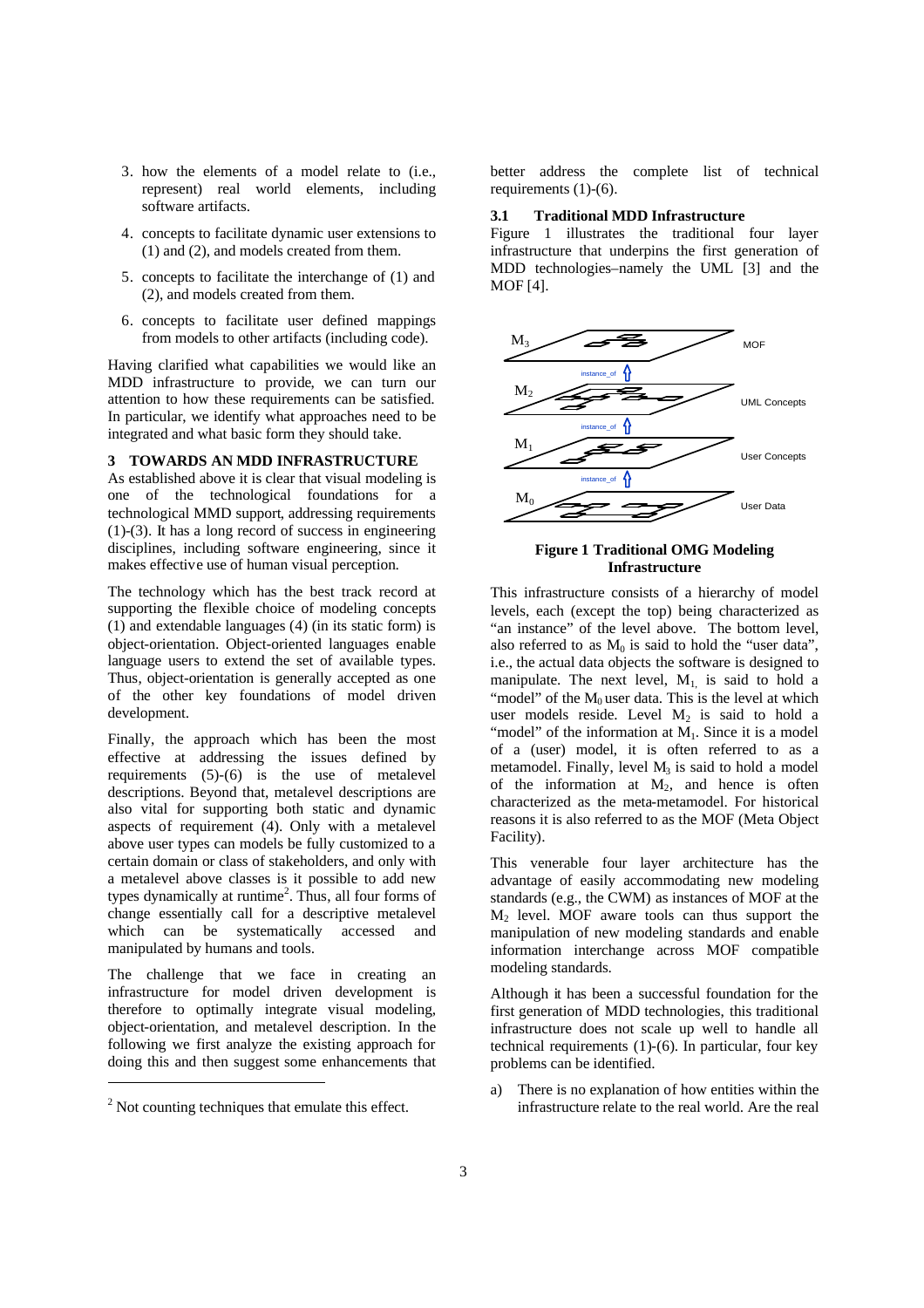world elements accommodated within the infrastructure or do they lie outside?

- b) There is an implication that all instance-of relationships between elements are of fundamentally the same kind. Is this a valid approach or should one be more discriminating?
- c) There is no explicit principle for judging at which level a particular element should reside. Using a single instance-of relationship to define the metalevels<sup>3</sup> always seems to introduce inconsistencies in one way or the other. Is it at all possible to use instantiation to define metalevel boundaries and if so how?
- d) There is a preference for the use of metalevel description (sometimes in the form of stereotypes) to provide predefined concepts. How can the other way of supplying predefined concepts—libraries of (super)-types, to be used or specialized—be integrated within the architecture?

To address these problems it is necessary to adopt a more sophisticated view of the role of metamodeling in MDD and to refine the simple "one-size-fits-all" view of instantiation. Regarding all instance-of relationships as being of essentially the same form and playing the same role does not scale up well for all requirements  $(1)-(6)$ . Instead, it is helpful to identify two separate orthogonal dimensions of metamodeling, giving rise to two distinct forms of instantiation [6, 7]. One dimension is concerned with language definition and hence makes use of *linguistic instantiation*. The other dimension is concerned with domain definition and thus uses *ontological instantiation*. Both forms occur simultaneously, and serve to precisely locate a model element with the language-ontology space.

## **3.2 Linguistic Metamodeling**

-

As stated before, technical requirements (1)-(3) essentially state the need for a language definition capability (see Table 1). Much of the recent work on enhancing the infrastructure has therefore focused on the use of metamodeling as a language definition tool. With this emphasis, the linguistic instance-of relationship is viewed as being dominant, and levels  $M_2$  and  $M_3$  are essentially viewed as being language definition layers.

This approach relegates ontological instance-of

| concept                  | purpose                                                            | UML solution                                                          |
|--------------------------|--------------------------------------------------------------------|-----------------------------------------------------------------------|
| abstract<br>syntax       | the concepts from<br>which models are<br>created $\rightarrow$ (1) | class diagram at<br>level $M_2$                                       |
| concrete<br>syntax       | concrete<br>rendering of these<br>concepts $\rightarrow$ (2)       | UML notation,<br>informally<br>specified                              |
| well-<br>formed-<br>ness | rules for the<br>application of the<br>concepts $\rightarrow$ (1)  | constraints<br>Ωn<br>abstract<br>the<br>syntax $(e.g.,$<br>using OCL) |
| semantics                | description of the<br>meaning of a<br>model $\rightarrow$ (3)      | natural<br>language<br>specification                                  |

#### **Table 1 Language Definition**

relationships, which relate user concepts to their domain types, to a secondary role. In other words, whereas linguistic instance-of relationships cross (and in fact form the basis for) linguistic metalevels, ontological instance-of relationships do not cross such levels, but relate entities within a given level. Figure 2 shows this latest interpretation of the four layer architecture as embraced by the forthcoming UML 2.0 and MOF 2.0 standards. Although the latter take a predominantly linguistic view, it is very useful to nevertheless let ontological (intra-level) instantiation establish its own kind of ontological (vertical) meta level boundaries, as indicated by the different shades within level  $M_1$  in Figure 2.

As well as making the existence of two orthogonal metadimensions explicit, Figure 2 also illustrates the relationship between model elements and corresponding real world elements. The  $M_0$  level is no longer inhabited by user objects, but rather by the real world elements that they model<sup>4</sup>. Note that the real Lassie is said to be represented by object Lassie, i.e., "instance-of" is no longer used to characterize the real Lassie as an instance of Collie<sup>5</sup>. User objects  $(i.e., model representatives of real world objects<sup>6</sup>)$ now occupy the  $M_1$  level, along with the types of  $\overline{a}$ 

<sup>3</sup> Sometimes know as the strictness condition for metamodelling.

<sup>&</sup>lt;sup>4</sup> The lightbulb is meant to denote the mental concept "Collie".

<sup>&</sup>lt;sup>5</sup> It is possible to make such a statement, but it remains a derived property of the real Lassie (via object Lassie).

<sup>&</sup>lt;sup>6</sup> Note that user data is also considered to be part of the real world, even though it is artificial and may even represent other real world elements.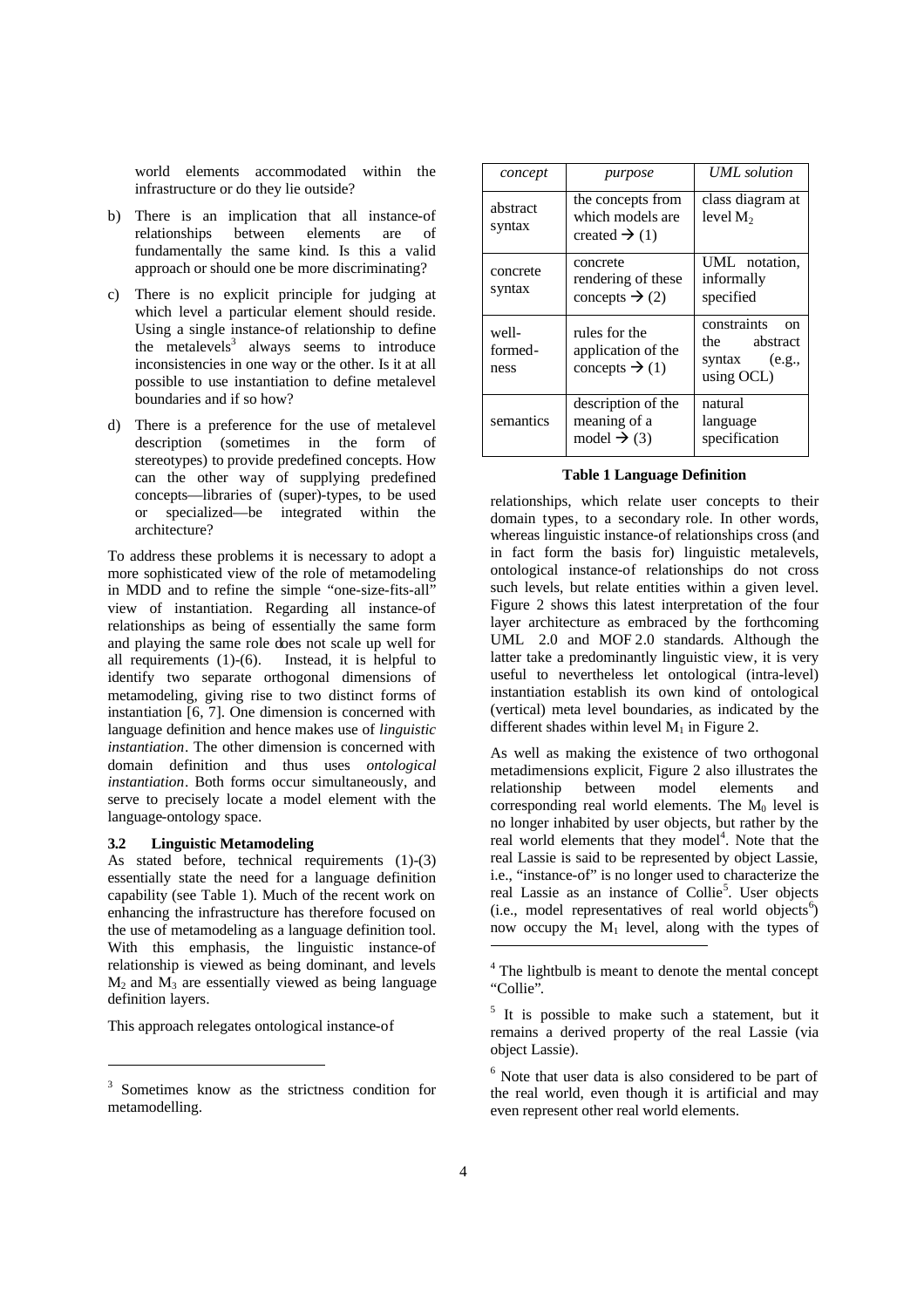which they are (ontological) instances. From level  $M_1$ on, every level is regarded as a model expressed in the language defined at the level above.



**Figure 2 Linguistic Metamodeling View**

#### **3.3 Ontological Metamodeling**

Although linguistic metamodeling  $\bar{q}$  addresses many of the technical requirements, it is not sufficient on its own. In particular, requirement (4) requires the capability to dynamically extend the set of domain types available for modeling, and this in turn requires the capability to define domain metatypes (i.e., types of types). We refer to this form of metamodeling as *ontological metamodeling* since it is concerned with describing what concepts exist in a certain domain and what properties they have.

Figure 2 actually already contains an example of ontological instantiation. The model element Lassie is an ontological instance of Collie, and thus resides at a lower ontological level than Collie. This expresses the fact that in the real world, the mental concept Collie is the logical type of Lassie.

Figure 2 only contains two ontological model levels  $(O_0 \& O_1)$  both contained within the linguistic level M1, but this dimension can be naturally extended to give further ontological levels. Figure 3 features

-

another ontological level  $(O_2)$ , showing that Collie can be regarded as an instance of Breed. An ontological metatype such as Breed not only distinguishes types like Collie and Poodle from other types—such as CD and DVD—but can also be used to define breed properties, for example, where a particular breed first originated or from what other breed it was developed.



**Figure 3 Ontological Metamodeling View**

Figure 2 also makes another very important point regarding the relationship of the two meta dimensions (linguistic and ontological), since it is in fact a 90 degree clockwise rotation of Figure 2 (with level  $O<sub>2</sub>$ ) added). Instead of arranging the *linguistic* metalevels horizontally, so as to suggest that the metalevels of the traditional infrastructure are linguistic, Figure 3 arranges the *ontological* metalevels horizontally so as to suggest that the traditional metalevels are ontological. Both arrangements are equally valid because the traditional infrastructure made no distinction between ontological or linguistic instantiation, and thus made no choice about the meaning of its metalevels.

Not only are both arrangements (or viewpoints) equally valid, they are equally useful. Just as ontological metmodeling is relegated to a secondary role when the linguistic viewpoint is emphasized, the linguistic metmodeling is relegated to a secondary role when the ontological viewpoint is emphasized. Ideally, therefore, ontological and linguistic metamodeling should be given equal importance in an MDD infrastructure, and neither should be subservient to the other. Unfortunately this is not the case in most of the recent infrastructure proposals.

In the case of the UML2.0/MOF2.0 it is the linguistic

<sup>7</sup> Previously also referred to as "physical" metamodeling [EssenceReference].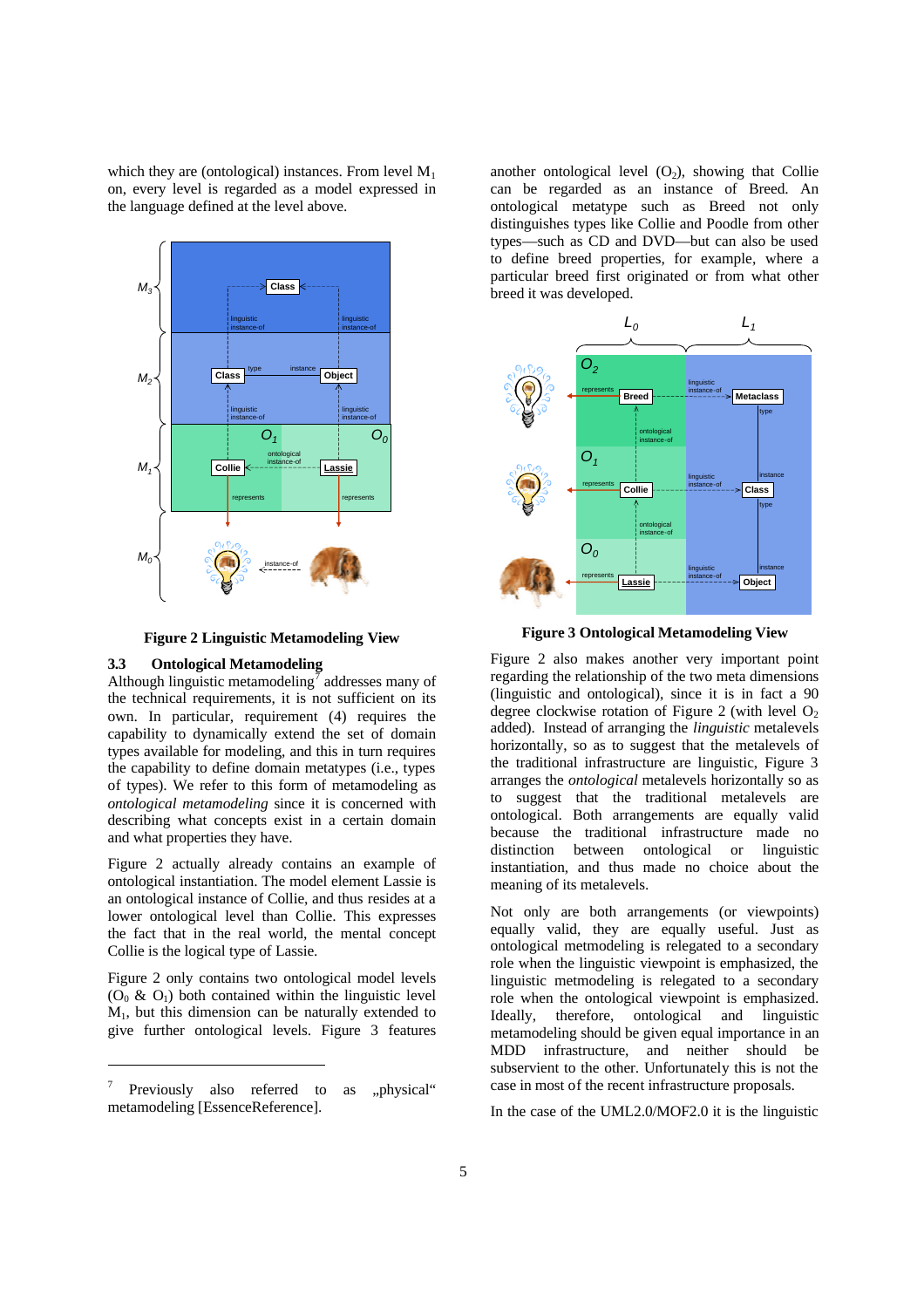dimension which is emphasized. Levels  $O_0 \& O_1$  exist within  $M_1$  but are not explicitly separated by a metalevel boundary. Ontological metamodeling is not excluded per se, but the encouraged mechanisms for enabling it—profiles and stereotypes—have known limitations. While it is possible to express that Collie is an instance of Breed (see Figure 4), the full arsenal of M1 modeling concepts is not available for stereotype modeling, e.g., a visual model of associations and generalization relationships between metaconcepts.

| «Breed» |  |
|---------|--|
| Collie  |  |

## **Figure 4 Ontological metamodeling through stereotypes**

However, being able to freely model with metaconcepts (i.e., make full use of an  $O<sub>2</sub>$  level) has long been recognized as being useful. Being able to make use of metaconcepts such as TreeSpecies [5] or Breed is a big advantage. Figure 5 shows perhaps one of the most mature and established examples of ontological metamodeling, the biological taxonomy for living beings. Metaconcepts such as Breed, Species, etc. serve to allow new classes of creatures to be added to the taxonomy. In a software system, they would facilitate the dynamic addition of new types at runtime. Note that it is not possible to cast Breed, Species, etc. as supertypes at the  $O_1$  level. While it makes sense to say that Lassie is a Collie, Dog, etc. it does not make sense to say that Lassie is a Breed, Species, etc. Also, it is not a problem to accommodate level  $O_3$  (see Figure 5) within the ontological meta-dimension, while stereotypes are not designed to support this.



**Figure 5 Ontological Metamodel of Biological Classification**

Ontological metamodeling is particularly important for model driven development because it is explicitly called for in two of the main strategies for model transformation defined in the MDA Users guide [8]. First, it is the basis for the marking mechanism which is envisaged as one of the key ways to support the user-driven definition of model transformation, that is, to enable the use of technical requirement (6). Second, it serves as the basis for defining mappings in the "framework-based" version of type level transformation [8]. This assumes the existence of an ontologically predefined set of superclasses (with associated predefined mappings) which users specialize with their own application classes.

# **4 FINAL REMARKS**

In this article we have defined a concrete set of requirements that an ideal MDD infrastructure should support, and have argued that the explicit distinction of two orthogonal forms of metamodeling—linguistic and ontological—is the key to fixing some of the problems in the first generation MDD infrastructure and to scaling it up to satisfy all of the identified requirements.

The forthcoming revision of the OMG's MDD infrastructure in the UML2.0/MOF2.0 standards represents a significant step forward in this regard in that for the first time it accommodates two distinct forms of instantiation. However, two significant problems remain.

First, although the distinction is present, it is not made explicit enough. For instance, while linguistic metalevel boundaries are recognized, ontological boundaries do not exist. Moreover, when coupled with the fact that stereotypes are the strongly preferred mechanism for metamodeling, there is a strong suggestion linguistic metamodeling is the only meaningful form of metamodeling.

Second, in the current profile mechanism there is still a major bias in favor of defining predefined concepts at the meta-level (i.e. as part of the modeling language, given the current infrastructure preoccupation with linguistic metalevels) rather than as regular user types at the  $M_1$  level. This is despite the fact that libraries or frameworks at the  $M_1$  level have established a strong track record for making predefined concepts available for direct use or specialization by users. In fact, this form of reuse and predefinition is explicitly exploited in the MDA User Guide as a means for defining reusable type mappings.

Despite this reservation, the new OMG MDD infrastructure does represent a significant step